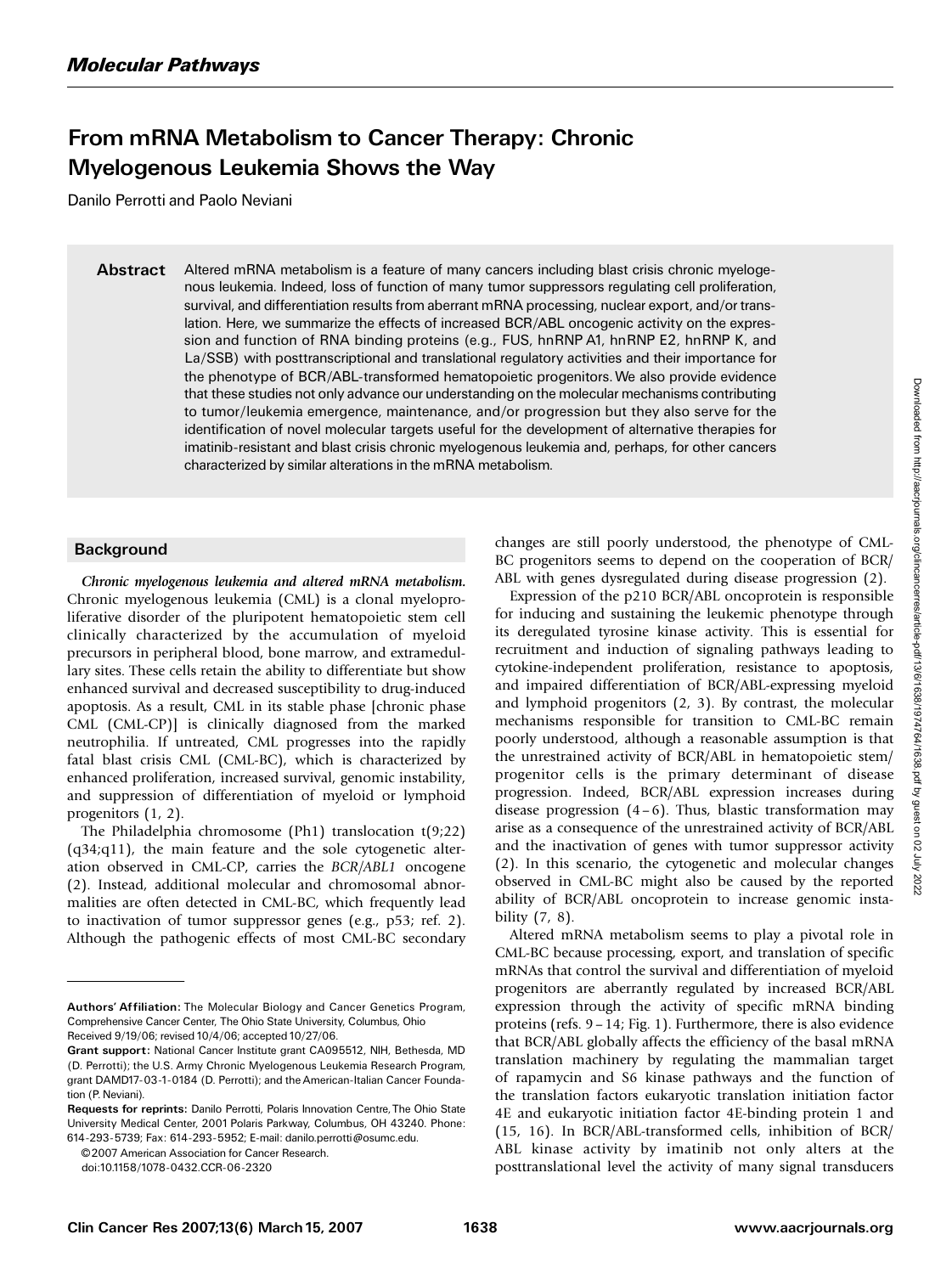

Fig. 1. Altered RNA binding protein expression in CML-BC. Schematic representation of the BCR/ABL-induced and RNA binding protein - mediated pathways affecting proliferation survival and differentiation of CML-BC progenitors. MAPK, mitogen-activated protein kinase; PKC<sub>BII</sub>, protein kinase CBII.

or induces changes in gene transcription but also modifies the polysome loading and, therefore, the translation rate of several mRNAs that encode proteins involved in the regulation of cell proliferation, survival, and differentiation (16).

RNA binding proteins: pathways to blastic transformation. RNA binding proteins play an essential role in RNA metabolism because they regulate the mRNA fate from the active site of transcription to that of translation (17). In fact, nuclear RNA binding proteins, involved in the regulation of transcription, interact with the nascent pre-mRNA when genes are actively transcribed by RNA polymerase II. Following synthesis, other RNA binding proteins prepare the pre-mRNA for cytoplasmic export, which requires the activity of ribonucleoprotein capable of nucleocytoplasmic shuttling.In this initial journey, the mRNA becomes 5'-capped and polyadenylated and undergoes splicing. Once exported into the cytoplasm, the mature mRNA is transported to the translational machinery where, on association with ribosomes, it is decoded and used several times as a template for protein synthesis. During the entire process, the mRNA is not naked but different RNA binding proteins take turn and bind to regulatory elements or are involved in the maintenance of a specific mRNA secondary structure (17). Thus, whereas some RNA binding proteins are general regulators of mRNA transcription, processing, nuclear export, stability, and translation, others bind mRNA in a sequence-specific manner and determine whether and how a specific mRNA will end its journey (18, 19). It is conceivable that altered expression of this category of RNA binding proteins has a profound effect on cell cycle progression, survival, and differentiation. Indeed, enhanced expression of various RNA binding proteins that bind mRNA in a sequence-specific manner is among the changes in gene expression found in primary mononuclear marrow cells from CML-BC patients and in BCR/ABL-transformed murine myeloid progenitors. Enhanced expression of specific RNA binding proteins correlates with the levels of BCR/ABL and is sensitive to treatment with the Abl kinase inhibitor imatinib mesylate (16, 20). Different molecular mechanisms are responsible for such an increase and may involve the activation of a cascade of phosphorylation events leading to either enhanced gene transcription [e.g., heterogeneous nuclear ribonucleoprotein K (HNRPK)] or increased protein stability (e.g., TLS/FUS, hnRNP A1, hnRNP E2, and La/SSB; refs.  $10-14$ , 21). Increased expression of these RNA binding proteins correlates with enhanced activity, which may be regulated by different BCR/ABL-activated pathways (e.g., phosphatidylinositol 3-kinase/Akt, extracellular signal – regulated kinases, and protein kinase C). Conversely, expression of the RNA binding protein CUGBP1 inversely correlates with BCR/ABL activity and diminishes in CML-BC compared with CML-CP and normal bone marrow progenitors (9).

HNRPK and MYC. In BCR/ABL-expressing myeloid and lymphoid cell lines and in primary CML-BC but not CML-CP progenitor cells, HNRPK transcription and mRNA stability are enhanced by mitogen-activated protein kinase/extracellular signal – regulated kinase  $1/2$  (MARK<sup>ERK1/2</sup>) in a BCR/ABL dosedependent manner (11). Expression of HNRPK is required for BCR/ABL leukemogenesis; in fact, HNRPK down-modulation impairs cytokine-independent clonogenicity and leukemogenesis of BCR/ABL<sup>+</sup> cells (11). These effects mostly depend on decreased levels of MYC, an oncogene essential for BCR/ABL leukemogenesis (22) and whose expression is transcriptionally and translationally controlled by HNRPK (23, 24). Whereas HNRPK transcriptional regulation is dispensable for BCR/ABL oncogenic potential, its mitogen-activated protein kinase – dependent translational-regulatory activity is required in vitro and in vivo for BCR/ABL leukemogenic potential (11). In fact, HNRPK binds to the internal ribosome entry site element of MYC mRNA and enhances its translation in a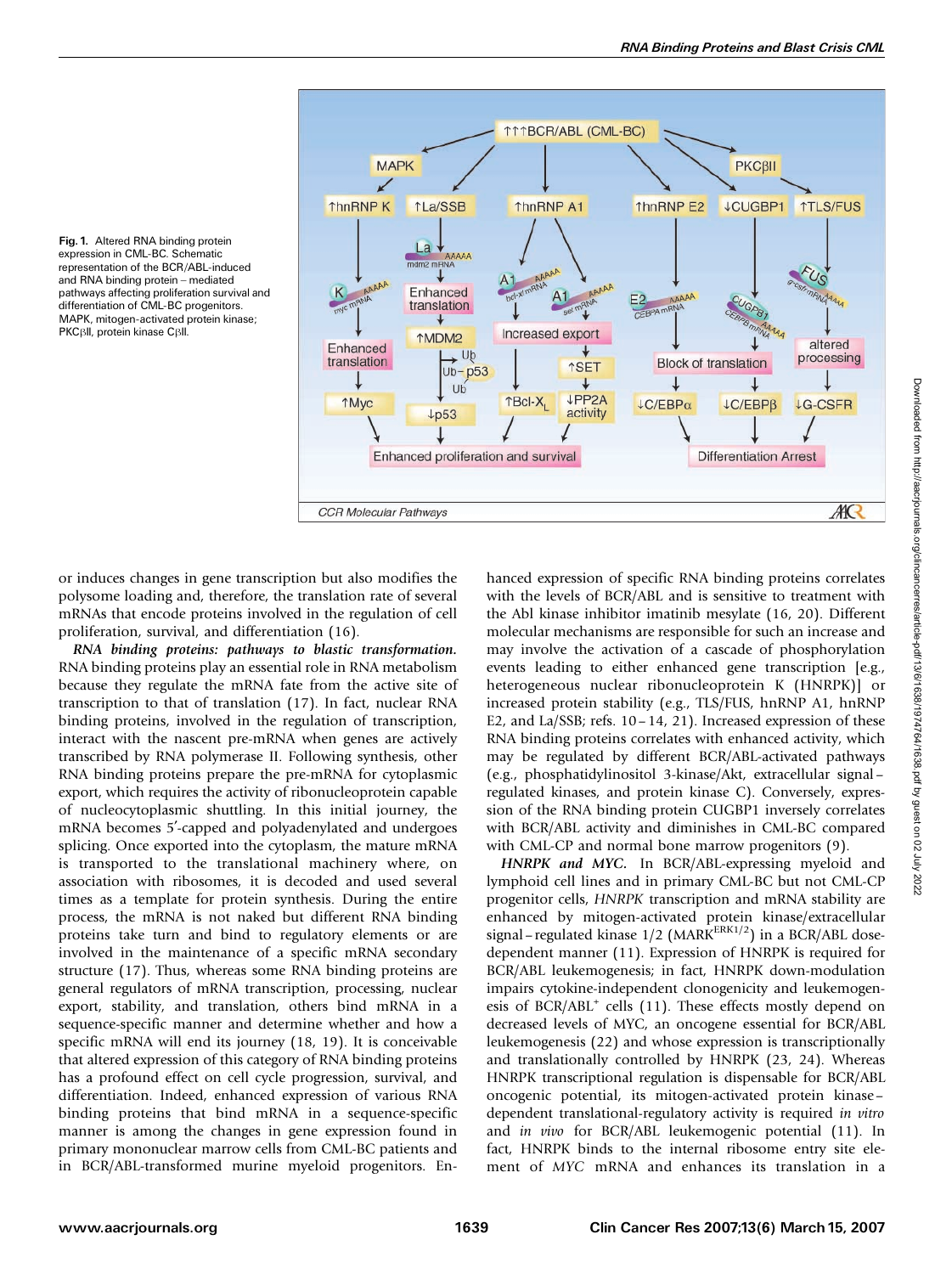BCR/ABL- and mitogen-activated protein kinase –dependent manner (11). This data is consistent with MYC protein but not mRNA overexpression detected in most of CML-BC progenitors (11, 25).

La/SSB and MDM2. The RNA binding protein La/SSB controls RNA metabolism at different levels: it binds and protects newly RNA polymerase III– transcribed RNAs, regulates the processing of  $5'$  and  $3'$  ends of pre-tRNA precursors, functions as RNA chaperone, and controls translation of specific mRNAs (26). Expression of La is markedly increased by BCR/ABL and correlated with that of MDM2 (14). La is more abundant in CML-BC than CML-CP patient cells and its levels seem to correlate with BCR/ABL levels and activity (14).Interestingly, La is a bona fide positive regulator of  $mdm2$  translation because (a) it recognizes a specific conserved sequence in the intercistronic region of  $mdm2$  mRNA that is required for efficient MDM2 expression; (b) a dominant-negative La inhibits mdm2 mRNA translation in  $BCR/ABL<sup>+</sup>$  cells; (c) La down-regulation leads to a marked decrease in MDM2 levels; and (d) overexpression of wild-type La increases MDM2 expression (14). That La-mediated effect on MDM2 expression is functionally relevant for BCR/ABL leukemogenesis is indicated by the changes in susceptibility of BCR/ABL-expressing cells to p53-dependent drug-induced apoptosis  $(14)$ . Inactivating mutations of the  $p53$  gene are rarely found in CML-CP but are relatively common in CML-BC (27), suggesting that loss of function of p53 plays an important role in disease progression. Indeed, loss of wildtype p53 potentiates the leukemia-inducing effects of BCR/ ABL (28, 29). Because genetic inactivation of p53 is detected in  $\sim$  25% of CML-BC patients (27), the La-dependent MDM2 overexpression may represent a mechanism whereby BCR/ ABL functionally inactivates p53 in CML-BC patients with a wild-type  $p53$  gene. Thus, the La-dependent stimulation of MDM2 translation is not only relevant for survival of CML-BC progenitors but may also contribute to disease progression through functional inactivation of the p53 tumor suppressor.

hnRNP E2 and CCAAT/enhancer binding protein  $\alpha$ . The main feature of CML-BC is the inability of myeloid progenitors to undergo terminal differentiation.This is primarily dependent on inhibition of CCAAT/enhancer binding protein  $\alpha$  (C/ EBP $\alpha$ ; ref. 13), a transcription factor essential for granulocytic differentiation (30). In BCR/ABL-expressing myeloid progenitor cells, loss of C/EBPa depends on the BCR/ABL-induced activity of the RNA binding protein hnRNP E2, a poly $(rC)$ binding protein that, like hnRNP K, controls the translation of specific mRNAs (20, 31). In fact, hnRNP E2, on interaction with the 5' untranslated region of CEBPA mRNA, inhibits CEBPA translation (13). As a result,  $C/EBP\alpha$  protein but not mRNA expression is down-modulated in primary bone marrow cells from CML-BC patients and inversely correlates with BCR/ ABL levels (13). Accordingly, hnRNP E2 expression inversely correlated with that of  $C/EBP\alpha$  (32) because hnRNP E2 levels were abundant in CML-BC but undetectable in CML-CP mononuclear marrow cells. The importance of loss of  $C/EBP\alpha$ as a central mechanism leading to differentiation arrest of CML myeloid blasts is supported by reports that  $(a)$  ectopic C/EBP $\alpha$ expression induces maturation of differentiation-arrested BCR/ ABL-expressing myeloid precursors  $(13)$ ;  $(b)$  a blast crisis – like process emerges in mice transplanted with BCR/ABL-transduced

c/ebpa-null but not heterozygous or wild-type fetal liver cells (33); and (c) genetic or functional inactivation of  $C/EBP\alpha$  is a common event in differentiation-arrested acute myeloid leukemia blasts (34).

CUGBP1 and C/EBP $\beta$ . C/EBP $\beta$  is another transcription regulator that controls myeloid maturation and a functional equivalent of C/EBPa based on its ability to restore granulocytic differentiation in C/EBP $\alpha$ -null mice (35). In BCR/ABL-expressing cells, imatinib treatment shifts  $c/ebp\beta$  mRNA onto polysomes.The effect of imatinib is mediated by the activity of the RNA binding protein CUGBP1 that binds a CUG-repeat region located between the first and the third AUG of  $c/ebp\beta$ mRNA and enhances its translation (9, 36). Like C/EBP $\alpha$ , expression of  $C/EBP\beta$  is repressed in primary CML-BC progenitors (9), suggesting that loss of  $C/EBP\alpha$  and  $C/EBP\beta$ activity contributes to differentiation arrest and aggressive behavior of CML-BC cells. Accordingly, levels of CUGBP1 are higher in normal and CML-CP CD34<sup>+</sup> cells than in CD34<sup>+</sup> CML-BC progenitors (9). Ectopic expression or inducible activation of C/EBPß inhibits proliferation and promotes granulocytic maturation of differentiation-arrested BCR/ABL<sup>+</sup> cells through a mechanism that depends on  $C/EBP\beta$  transcriptional activity (9).Thus, complete loss of C/EBPs activity might be necessary to disrupt the differentiation potential of CML-BC progenitors.

FUS and the granulocyte colony-stimulating factor receptor. FUS, also known as TLS, is another nucleocytoplasmic shuttling hnRNP protein that contributes to block of differentiation of BCR/ABL<sup>+</sup> myeloid progenitors by altering the expression of cytokine receptors (12).FUS is expressed at high levels in hematopoietic and nonhematopoietic tissues and is involved in pre-mRNA processing and nucleocytoplasmic shuttling, as well as in the regulation of basal transcription. FUS expression and DNA binding activity are induced by BCR/ABL in hematopoietic cells (12) through a protein kinase C<sub>BII</sub> – mediated mechanism that, by increasing FUS protein stability, prevents FUS proteasome degradation (21). Knockdown of FUS expression in differentiation-arrested BCR/ABL<sup>+</sup> myeloid cells rescues, in part, granulocytic differentiation by restoring expression of the C/EBPa-regulated granulocyte colony-stimulating factor receptor (G-CSFR) and modestly impairs tumorigenesis (12). By contrast, ectopic FUS expression delays G-CSFR upregulation induced by G-CSF treatment (12). Because FUS binds in vitro to a segment of G-CSFR mRNA (12), these data suggest that FUS binds to the G-CSFR pre-mRNA in the nucleus and interferes with its processing or export to the cytoplasm.

hnRNP A1 and the SET/protein phosphatase 2A interplay. hnRNP A1 is a nucleocytoplasmic shuttling protein that binds the nascent pre-mRNA in a sequence-specific manner and regulates splice site selection, exon skipping or inclusion, nuclear export of mature mRNA, mRNA turnover, and translation (37). As a consequence of enhanced protein stability, hnRNP A1 expression is induced by p210 BCR/ABL in a doseand kinase-dependent manner (10, 32). In fact, hnRNP A1 levels are higher in CML-BC than CML-CP progenitors (10, 32). The use of a nucleus-localized dominant negative mutant hnRNP A1 deficient in shuttling activity indicates that the mRNA export activity of hnRNP A1 is required for cytokineindependent proliferation, survival, and tumorigenesis of acute phase CML blasts and BCR/ABL-expressing myeloid progenitor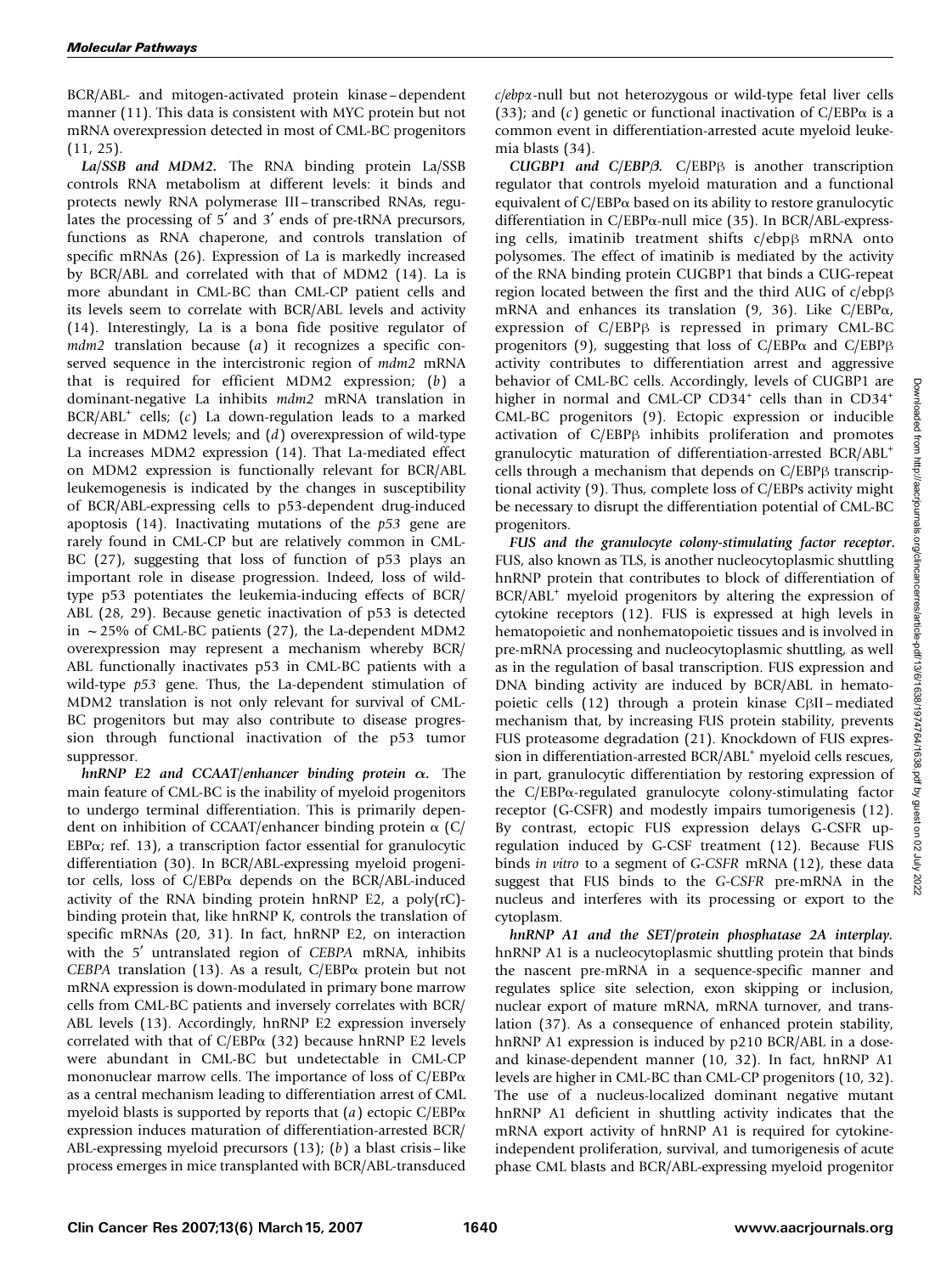cell lines (10).Thus, hnRNP A1 controls the nuclear export of mRNAs encoding factors important for the leukemic phenotype of CML-BC progenitors. Indeed, the antiapoptotic factor  $BCL-X<sub>L</sub>$  and SET, the physiologic inhibitor of protein phosphatase 2A (PP2A), are among the cytoplasmic mRNAs whose export and translation are a consequence of hnRNP A1 shuttling activity (10, 32). SET expression is induced by high BCR/ABL activity and increases during CML disease progression (32).Interestingly, enhanced SET levels lead to inactivation of the tumor suppressor PP2A in CML-BC CD34<sup>+</sup> progenitors (32).In these cells, PP2A loss-of-function accounts for increased and sustained BCR/ABL activity in CML-BC progenitors (32). In fact, molecular or pharmacologic reactivation of PP2A phosphatase activity inhibits BCR/ABL activity and triggers BCR/ABL proteasome degradation through a mechanism that requires the activity of the SHP1 tyrosine phosphatase (32).As a result of rescue of PP2A activity, imatinib-sensitive and imatinib-resistant (T315I included) BCR/ABL<sup>+</sup> lines and CML-BC patient cells cease to proliferate and undergo apoptosis (32). Furthermore, impaired clonogenicity of CML-BC patient cells and decreased in vivo BCR/ABL-driven leukemogenesis are observed on treatment with PP2A-activating drugs (e.g., forskolin, 1,9-dideoxy forskolin, and FTY720) used at pharmacologic doses that do not exert toxic effect in rodents and/or humans  $(32)$ .<sup>1</sup> Interestingly, SET-dependent inactivation of PP2A may also occur through the activity of another ribonucleoprotein, hnRNP A2.In fact, hnRNP A2 cooperates with SET in the inhibition of PP2A (38).In agreement, we found hnRNP A2/B1 overexpressed in human  $CD34<sup>+</sup>$  progenitors ectopically expressing p210 BCR/ABL,<sup>2</sup> suggesting the possible involvement of hnRNP A2/B1 in blastic transformation of CML.

## Clinical-Translational Advances

Increased BCR/ABL activity, as observed in CML-BC, induces pathways that drive myeloid progenitors toward a phenotype typical of the acute leukemia blasts. A likely mechanism involves the control of mRNA metabolism via the altered expression and/or function of specific RNA binding proteins. Here, we gave a few important examples of how an oncogenic protein (i.e., BCR/ABL) controls at posttranscriptional level the expression of factors essential for the establishment and/or maintenance of a phenotype (enhanced proliferation, increased survival, and arrested differentiation) characteristic of cancer cells (e.g., CML-BC; Fig. 1). Some of the changes in gene expression brought about by modulating the levels of translationregulating proteins have a profound effect on the phenotype of BCR/ABL-transformed cells. For example, the block of differentiation associated with down-regulation of C/EBPa protein levels, the increased survival associated with MDM2 dependent inhibition of the p53 proapoptotic effects, and the loss of PP2A phosphatase activity, which allows BCR/ABL to increase and sustain high levels of tyrosine kinase activity, are essential features of the highly malignant cell clones of CML-BC. It seems likely that aberrant regulation of mRNA processing/export/translation in tumor cells is not limited to BCR/ABL leukemogenesis but involves other activated tyrosine kinases. It is also plausible that, in addition to mdm2,  $c/ebp\alpha$ ,  $c/ebp\beta$ , SET, and MYC mRNA, there are many more targets for posttranscriptional/translational regulation, which may be identified by the isolation via ribonomics of specific mRNA subsets associated with the various RNA binding proteins whose expression/function is aberrant in tumor cells. An obvious question raised by the recent discoveries in the emerging field of altered mRNA metabolism in cancer is whether the interaction of RNA binding proteins with the 5<sup>'</sup> and 3' untranslated regions of specific mRNAs can provide targets for therapeutic intervention. For example, we may envision several strategies whereby disruption of the hnRNP  $E2/CEBP\alpha$  mRNA 5' untranslated region interaction may lead to activation of endogenous  $E2/CEBP\alpha$  expression, which, in turn, may promote differentiation and/or suppress proliferation of tumor cells. Such strategies may take advantage of the rapidly growing field of nanotechnology for developing novel tools that, for example, directly target the RNA binding protein itself (antisense, RNA interference, and microRNAs) or the RNA binding protein/mRNA interaction (small molecules which may prevent or disrupt the interaction). Alternatively, we can envision therapies that affect the function of a specific RNA binding protein by targeting its upstream regulator or that directly rescue the expression and/or activity of a specific RNA binding protein target. For example, we have evidence that the differentiation inhibitory effects of hnRNP E2 are dependent on the BCR/ABL-induced mitogen-activated protein kinase phosphorylation of four different hnRNP E2 sites that control protein stability. For example, treatment with clinically relevant mitogen-activated protein kinase/extracellular signal – regulated kinase kinase-1 inhibitors restores granulocytic maturation of BCR/ABL-expressing myeloid progenitors through down-regulation of hnRNP E2 and restoration of C/EBPa expression.<sup>3</sup> In fact, the lack of long-term response of CML-BC patients to kinase inhibitor monotherapy (imatinib, nilotinib, or dasatinib; refs.39 – 41) underscores the importance of therapies that target multiple oncogenic pathways.Thus, a "differentiation therapy" aimed at restoring  $C/EBP\alpha$  expression and a BCR/ABL kinase inhibitor treatment might synergize and improve prognosis of CML-BC patients. Similarly, the discovery of the BCR/ABL-hnRNP A1-SET-PP2A interplay not only unravels the importance of the PP2A tumor suppressor in the biology of Ph1 leukemias but also strongly indicates the use of PP2A-activating drugs (42) as an alternative therapeutic approach for CML-BC and other cancers characterized by functional loss of PP2A activity. Indeed, PP2A activator monotherapy can efficiently suppress p210 and p190 BCR/ABL leukemogenesis in mouse models of imatinib/dasatinib-sensitive and imatinib/dasatinib-resistant CML-BC and Ph1(+) acute lymphoblastic leukemia  $(32).<sup>1</sup>$ 

Based on the discoveries of the past few years, it is safe to predict that new observations will be made in the field of mRNA metabolism in cancer cells and that some of them will reveal new targets for therapeutic intervention.

<sup>&</sup>lt;sup>1</sup> Neviani, et al., 2006, submitted for publication.

<sup>&</sup>lt;sup>2</sup> Unpublished observation.  $\frac{3}{3}$  Chang and Perrotti, 2006, submitted for publication.